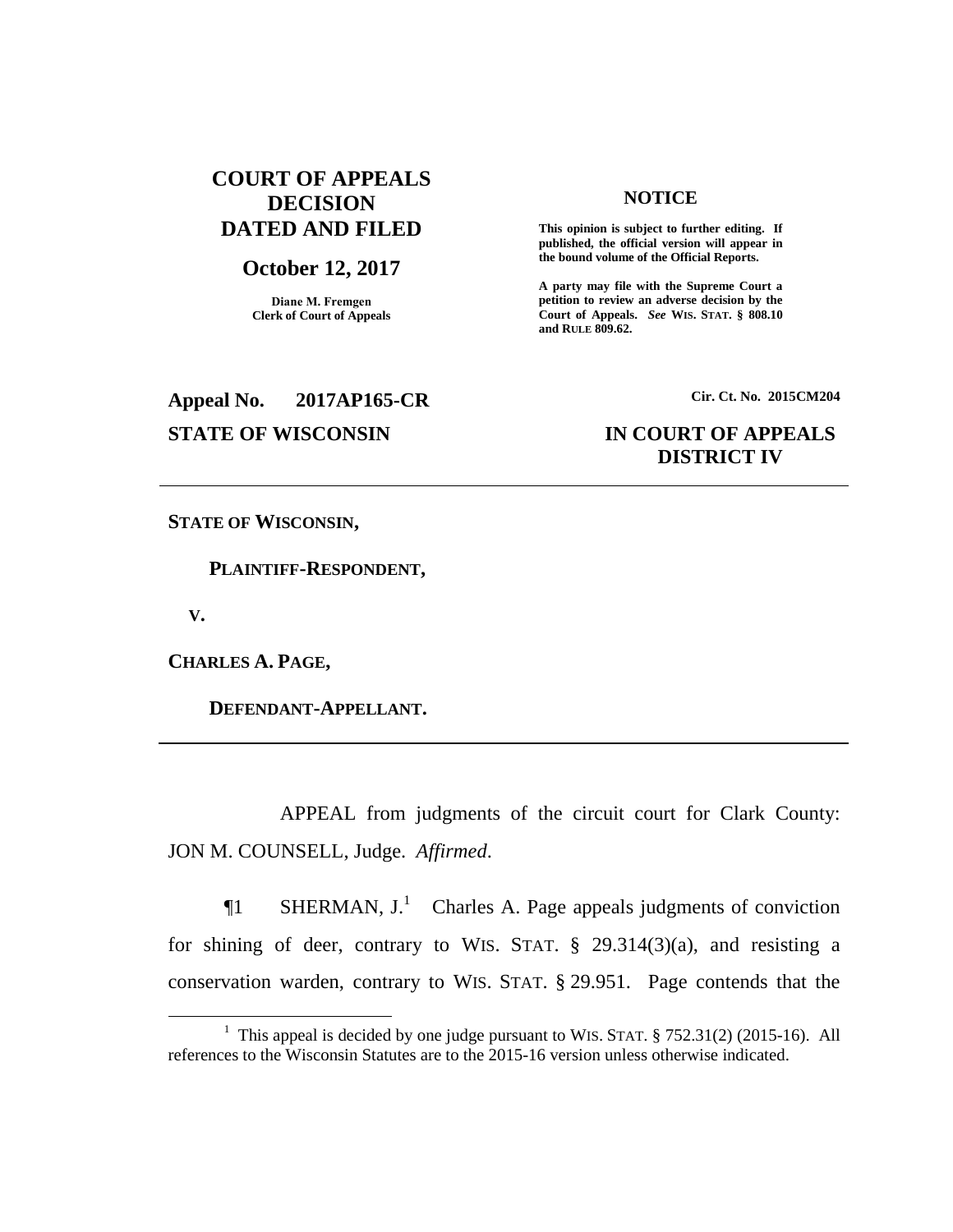No. 2017AP165-CR

circuit court erroneously exercised its discretion when it excluded at trial certain testimony by Page on the basis that the testimony was inadmissible other acts evidence and when the court excluded proposed testimony by a defense witness on the basis that counsel did not timely file a motion to admit that testimony. Page also contends that the judge at trial went beyond the role of a neutral magistrate when the judge directly questioned Page and thereby advocated for Page's conviction. I affirm for the reasons discussed below.

# **BACKGROUND**

¶2 In September 2015, Conservation Warden Adam Hanna observed Page point a crossbow, which was equipped with a white light, infrared lights and a night vision scope, from the window of Page's vehicle toward three deer and, illuminate the deer with a light. Hanna testified at trial that when he questioned Page, Page initially denied shining a light on the deer, but later admitted that he had done so. Hanna also testified that Page gave him multiple explanations for what he was doing. Initially, Page told Hanna that he was "going to his grandpa's." Page then changed his story and said that he was out looking for poachers after having received a call from his grandpa, who Page at first said was "Arthur Rupnow" but later said was "Melvin Rupnow,"<sup>2</sup> and that there were poachers in the area. Hanna testified that Page also told him that Page had seen poachers earlier and that he was trying to find them.

¶3 Page was ultimately charged with shining deer while in possession of a crossbow and obstruction of a conservation warden. In pretrial proceedings,

 $\overline{a}$ 

 $2$  Melvin Rupnow testified at trial that Page is not his grandson.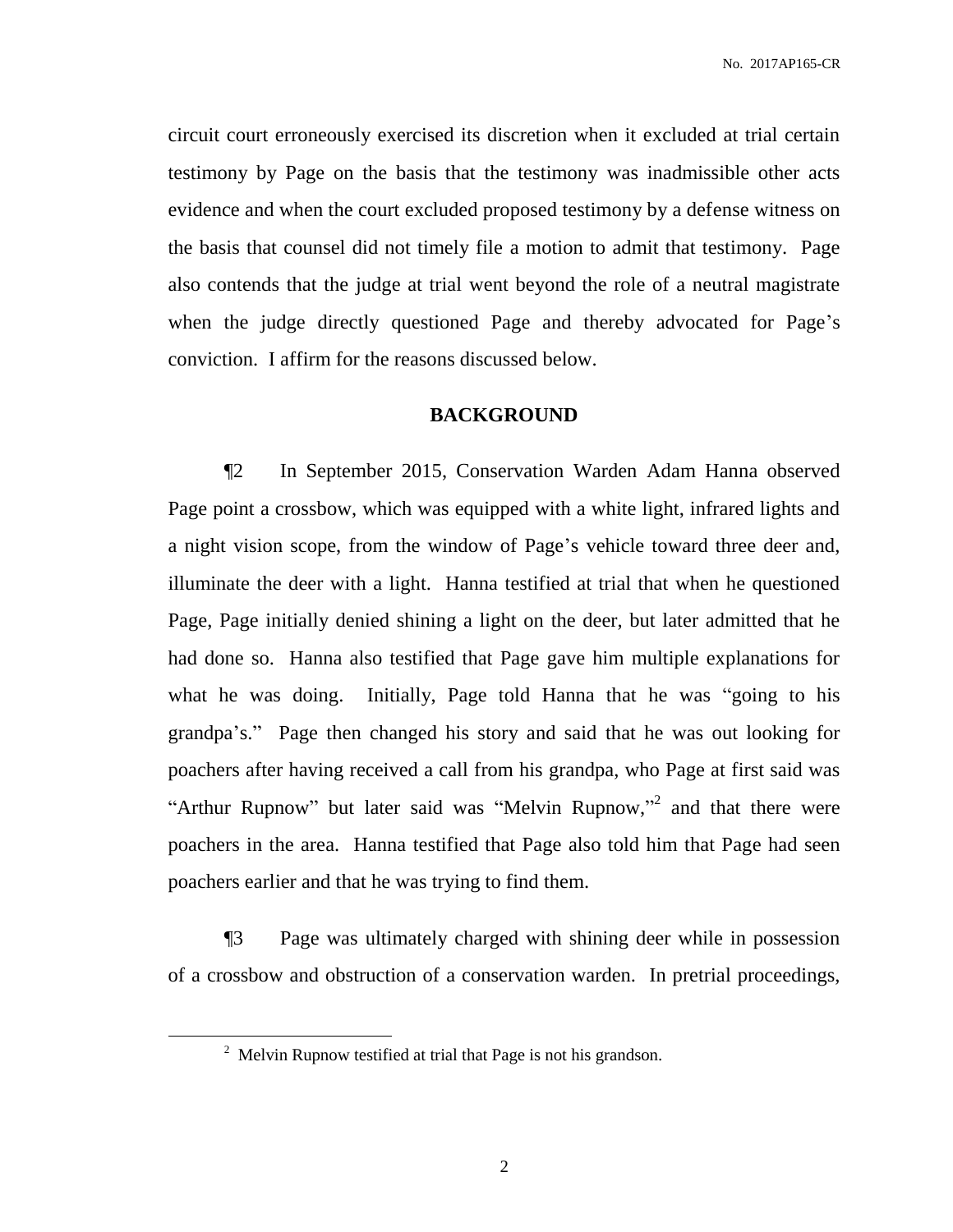the circuit court ruled that all motions must be filed "by July 1 [2016] or they are barred." Page's trial was held on August 31, 2016. Before the trial began, the court ruled upon several preliminary matters. At that time, Page's trial counsel advised the court that she wanted to question Fairchild Police Chief John Anderson about whether Page had "reported poaching activity to him in the month of September." Counsel stated that this testimony "might be construed as … other act[s]" evidence, necessitating the court's permission for admission at trial, and counsel acknowledged that he had not moved the court to introduce any such other acts evidence before the deadline set by the court.

¶4 After considerable argument, the court ruled that the testimony of Chief Anderson was other acts evidence and that the evidence would not be allowed because notice of the evidence had not been given within the deadline imposed by the court before trial. $3$ 

¶5 During the course of the trial, the circuit court and Page's counsel discussed other acts evidence at several times with respect to Page's testimony about the events of the evening. None of those discussions resulted in a direct evidence ruling by the court.

¶6 At the conclusion of the re-cross-examination of Page, the following exchange took place between the trial judge and Page:

#### BY THE COURT:

Q I want to clarify something about operation of your—you said it is a night vision scope that you were using, correct?

A Yes.

 $\overline{a}$ 

 $3$  At the final pretrial on May 5, 2016, the court said: "All right. If there [are] any remaining motions that anybody comes up with, file them by July 1 or they are barred."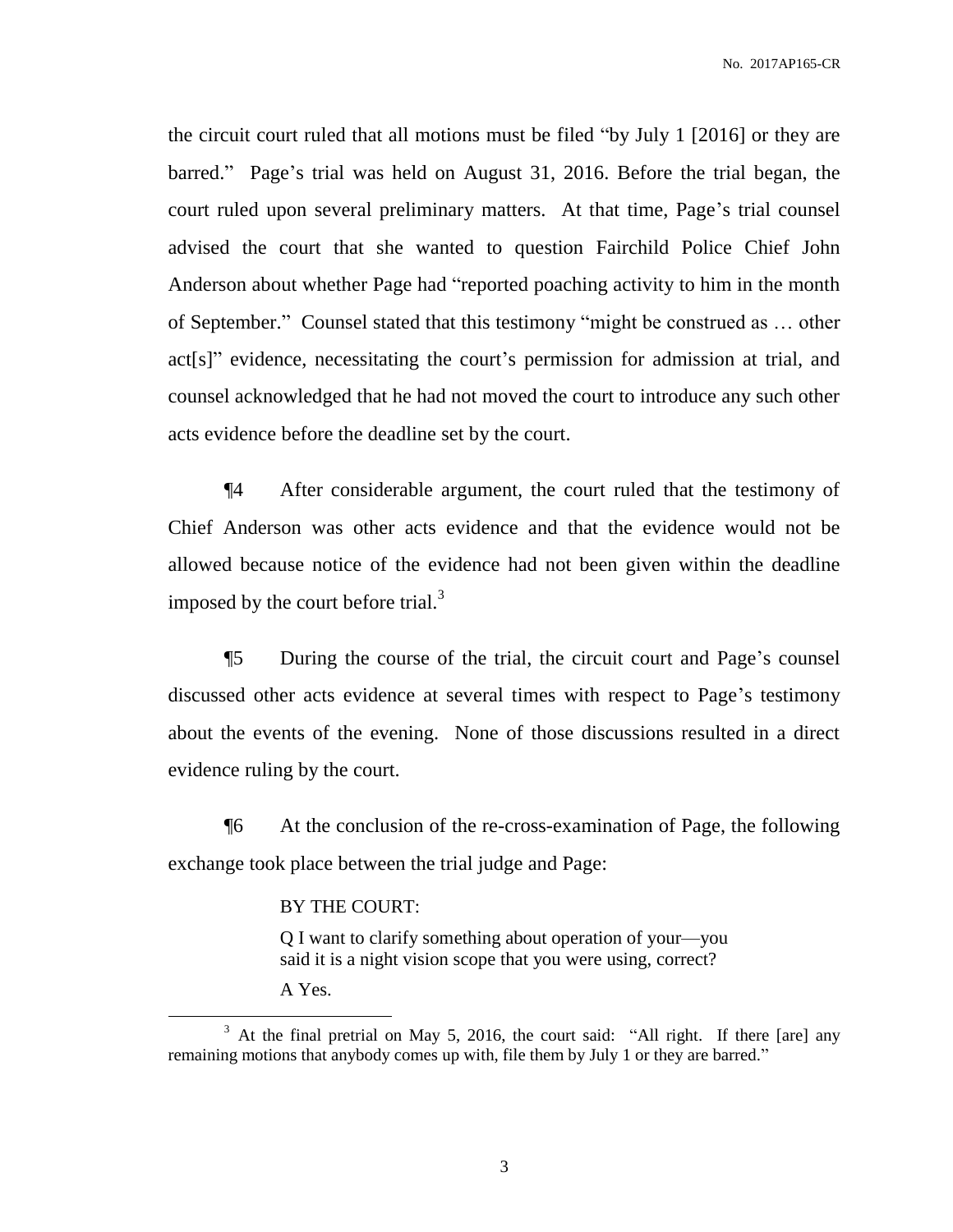Q And you said it needs light to be able to operate, at least some, correct?

A Correct.

Q Not too much, correct?

A Correct.

Q And so you used, in essence, what's a flashlight mounted on the brim of your cap to shine out on the field to illuminate things enough for your night vision scope?

A Yes.

Q Let me finish. To see what was out there. Is that correct?

A To see the specific area I wanted to look at, yes.

Q So to see what's out there, whatever is in that area, the light from your hat is going to provide enough light on whatever is out there for your night vision scope to then see what's there. Is that how you are saying it works?

A That's how it works, yes.

Q Whatever is there, deer, people, rocks?

A Yes.

Q Trees?

A Yes.

Q Boulders?

A Yes.

Q Okay. So the night vision scope needs some light. You said there wasn't enough light from the moon; and therefore, you had to use a light from your hat to make it work. And that light from the hat has to shine on something out there, whatever it is?

A In that direction.

Q In that direction to reflect back, and the night vision scope amplifies it?

A Correct.

The jury found Page guilty on both charged counts, and a judgment of conviction was entered by the court. Page appeals.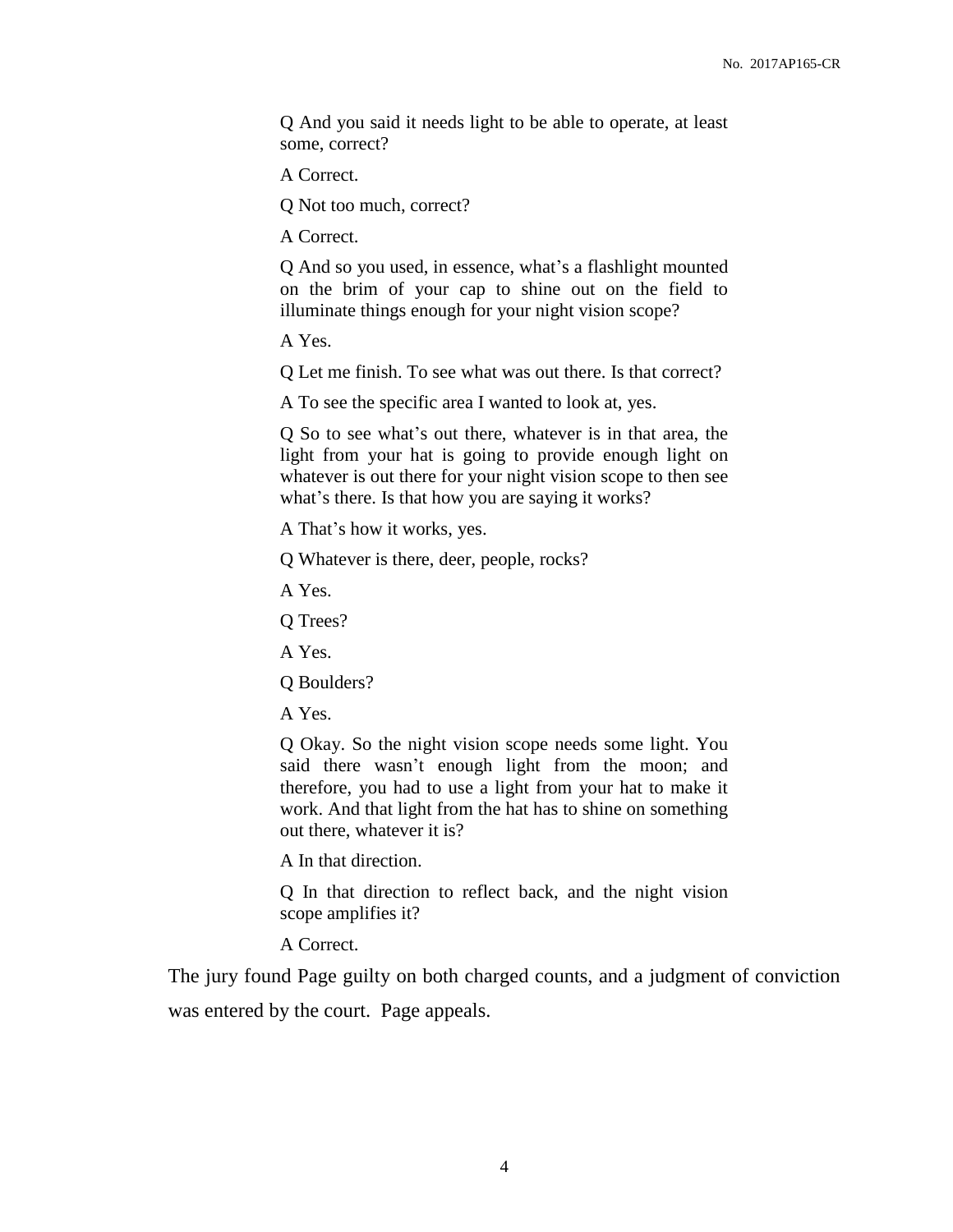#### **DISCUSSION**

¶7 Page raises three issues on appeal. Page claims that the court erred when it classified two testimonial statements as "other acts" evidence. Page further claims that the court erred when it excluded evidence because Page had not introduced a motion for admission of one of the "other acts" testimony prior to the time limit for bringing such motions. Finally, Page claims that the court exceeded its role as a neutral magistrate by questioning Page at the conclusion of his testimony. For the reasons set forth below, I affirm.

# *A. Other Acts Evidence*

¶8 Page argues that the court erred by determining that evidence which he sought to introduce at trial was "other acts" evidence and not admissible. Under WIS. STAT. § 904.04(2), "evidence of other crimes, wrongs, or acts is not admissible to prove the character of a person in order to show that the person acted in conformity therewith." However, evidence of other acts may be admitted if: (1) there is an acceptable purpose under  $\S$  904.04(2) for doing so, "such as establishing motive, opportunity, intent, preparation, plan, knowledge, identity, or absence of mistake or accident," (2) the evidence is relevant; and (3) the evidence's probative value is not substantially outweighed by the danger of unfair prejudice. *State v. Sullivan*, 216 Wis. 2d 768, 772, 576 N.W.2d 30 (1996).

¶9 The admission of evidence is addressed to the court's discretion. We review the evidentiary rulings of a circuit court to determine whether the court exercised its discretion in accordance with accepted legal standards and the facts of record. *State v. Doerr,* 229 Wis. 2d 616, 621, 599 N.W.2d 897 (Ct. App. 1999). Because the admission or exclusion of evidence is a discretionary decision, we will not overturn the circuit court's ruling absent an erroneous exercise of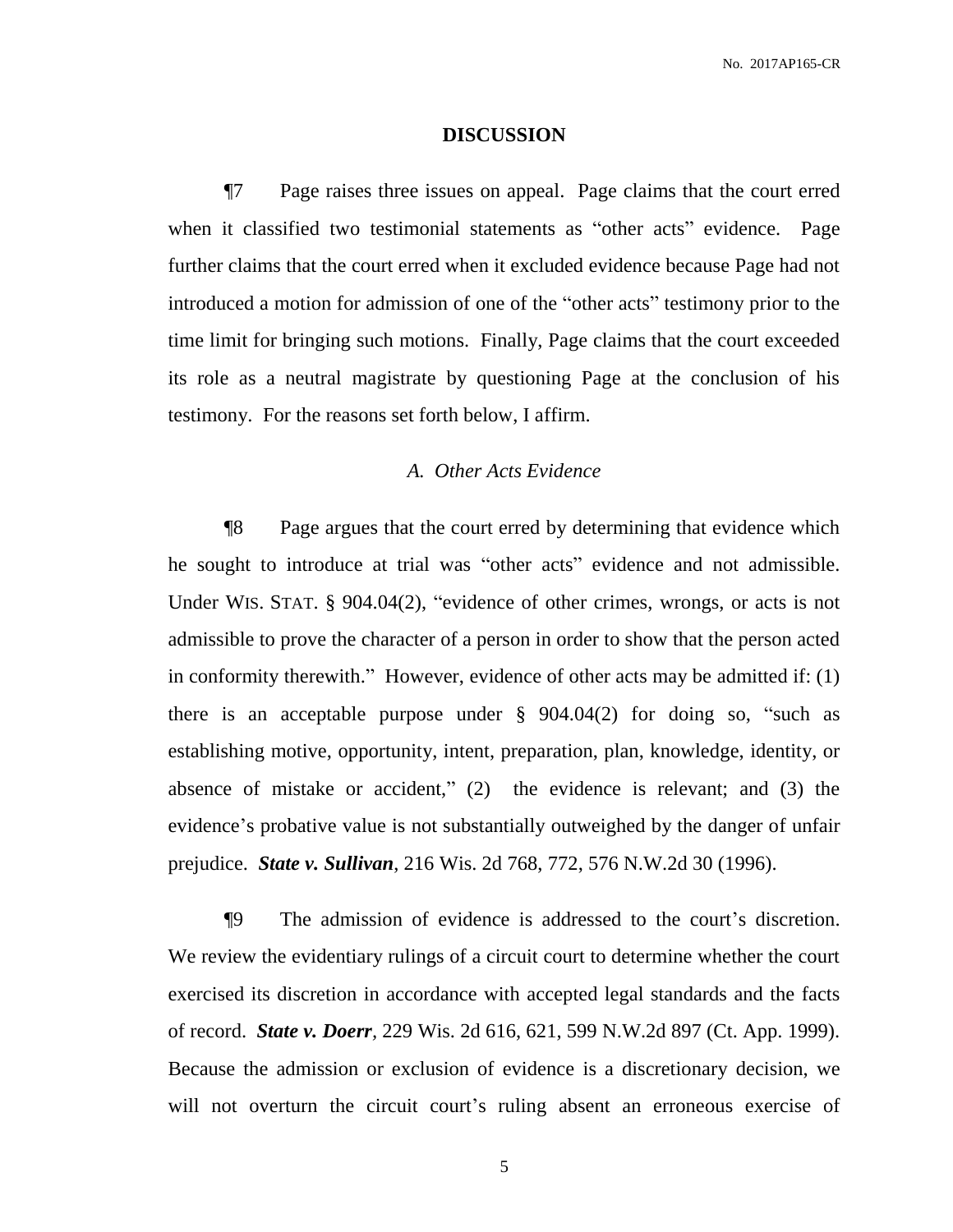discretion. *Id.* The question of whether evidence constitutes "other acts" evidence is a question of law, which this court reviews de novo. *See State v. Bauer,* 2000 WI App 206, ¶7 n.2, 238 Wis. 2d 687, 617 N. W. 2d 902.

#### 1. Chief of Police Anderson

¶10 Prior to trial, Page sought to call Chief of Police Anderson to testify that just days before the incident for which he was charged, Page had called Anderson to report poachers in the same area. The circuit court excluded the evidence as not being the subject of a timely motion, in effect treating the evidence as "other acts" evidence, since otherwise no motion would have been required. Page contends that the testimony of Chief Anderson was not other acts evidence because the evidence was not offered for the purpose of showing that Page "acted in conformity therewith." Page argues that the evidence instead adds credibility to his claim that his purpose on the night of the incident for which he was charged was not poaching but to investigate suspected poaching so that he could report any suspected poaching to the police, as he had done previously. Page's argument fails for two reasons.

¶11 First, Page argues that the point of the evidence was to show Page's motive, which is an exception to the prohibition on using other acts evidence. *See*  WIS. STAT. § 904.04(2). Arguing that the evidence falls within an exception to the prohibition on using other acts evidence is to concede that the evidence is subject to the general prohibition, or there is no point to the argument.

¶12 Second, there can be no real doubt that the proposed evidence is offered to show that Page acted in conformity with his prior actions. That is the whole point. Page wanted to offer Chief of Police Anderson's testimony as evidence that he was doing exactly what he had previously done, which was to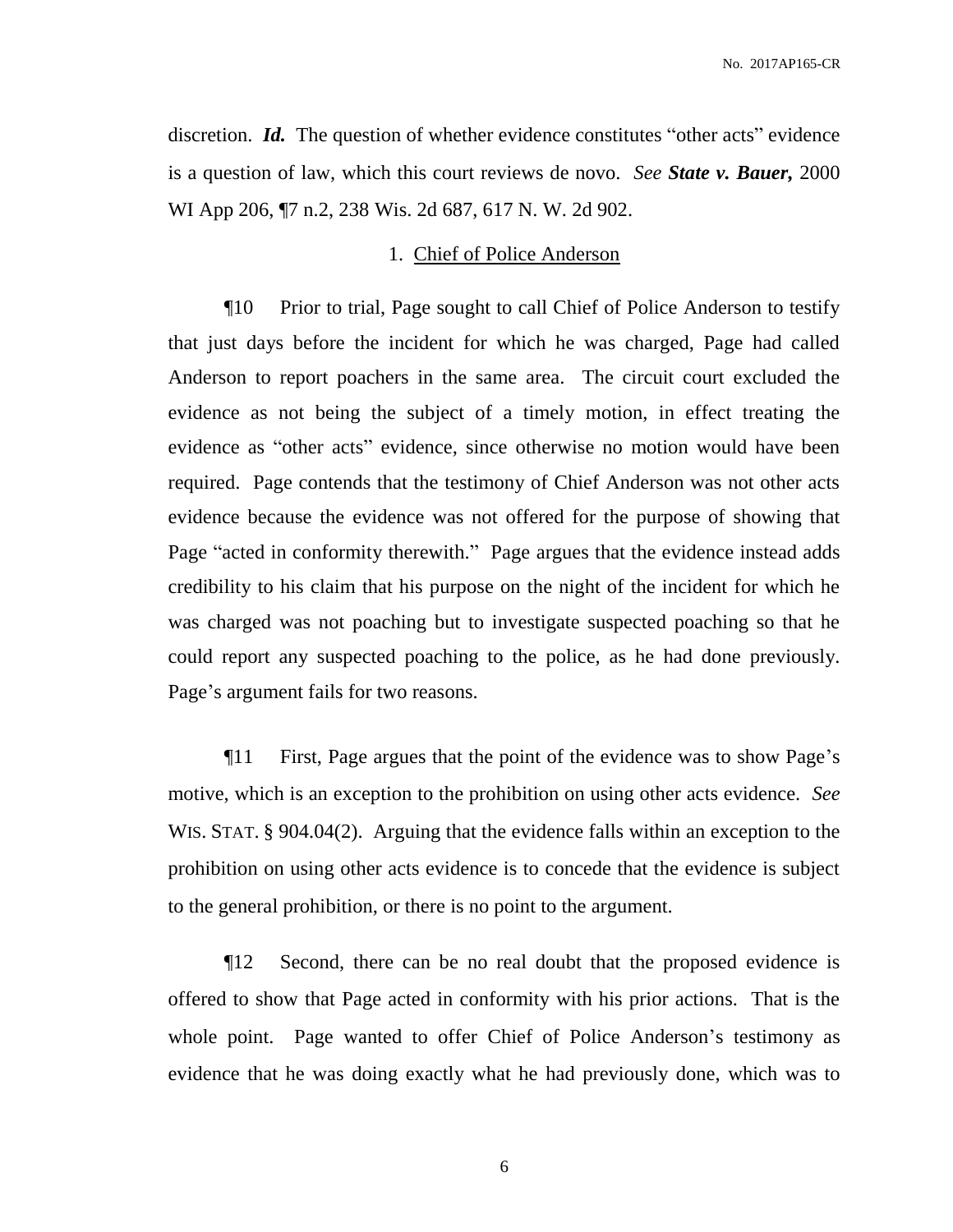No. 2017AP165-CR

turn in a poacher. Page's counsel conceded as much when she argued to the court: "[Page] has a history of investigating or turning in or making reports of poachers. Jury could infer that he was doing—he was out there doing the same kind of thing that night." That is other acts evidence. *See id.*

¶13 Therefore, irrespective of whether or not the evidence would be admissible under the statute, it is other acts evidence.

¶14 Page also argues that even if the evidence was other acts evidence, the circuit court erroneously exercised its discretion when it denied her motion to admit the evidence because the motion was not made within the timeframe set by the court. Upon ruling that Chief Anderson's purported testimony is other acts evidence, the circuit court excluded the testimony because timely notice had not been given. The pretrial order setting time limits does not refer to admission of other acts evidence, however, Page does not dispute that it did, nor, as a practical matter, could he. While there is no general rule requiring a court to impose a pretrial notice limit for introduction of other acts evidence, the parties themselves had no doubt that the court's pretrial order included required notice of other acts evidence. For one thing, Page himself moved the court to exclude the State's other acts evidence for lack of notice. Furthermore, Page's trial counsel conceded to the circuit court that the notice requirement was not met.

¶15 Under WIS. STAT. § 971.23(2m)(a) and (am), a defendant is required to provide the district attorney with a list of witnesses that the defendant intends to call at trial, along with any statements of that witness, within a reasonable time before trial. Page's list of witnesses is not part of the record before this court. However, Page's trial counsel conceded that Page's witness list was untimely, and it is a reasonable inference from the statement of counsel above that although the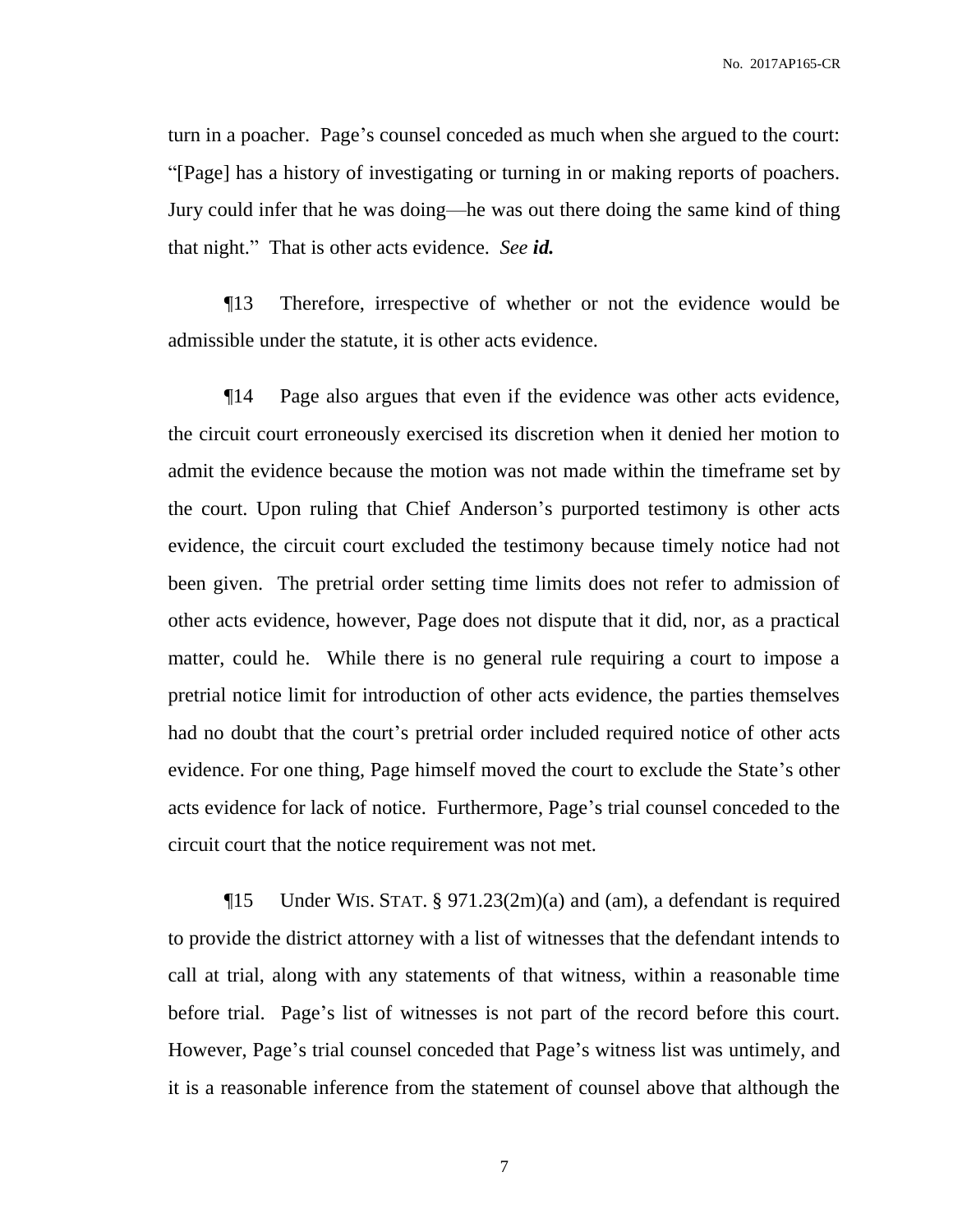list included the name of Chief of Police Anderson, the list did not indicate that Chief Anderson would offer other acts evidence.<sup>4</sup> Under § 971.23(7m)(a), the court shall exclude any witness not timely listed.

¶16 Page argues that even though timely notice of Chief Anderson's testimony was not provided, the circuit court needed to undertake a *Sullivan*<sup>5</sup> analysis before excluding the evidence. The State argues in response that the court did so. Because it is not essential to the resolution of this issue, I will assume without deciding that the court did not undertake a *Sullivan* analysis.

¶17 This court may reverse a circuit court's decision on the admissibility of other acts evidence only where the court has erroneously exercised its discretion. *See State v. Jones*, 151 Wis. 2d 488, 492-493, 444 N.W.2d 760 (Ct. App. 1989). The circuit court explained its reasons for excluding the evidence as follows:

> It is not timely. It is denied. And while that may create an issue for appeal and ineffective assistance of counsel, sometimes one has to draw those lines in the sand to make sure people remain effective and do the things they need to do.

> In any event, in looking at it, the reason the court has this difficulty is that it starts asking questions, how and why is this the same? It doesn't have any paperwork to evaluate, any outline of what's transpired to compare events, to compare circumstances, to compare the details of

 $\overline{a}$ 

<sup>&</sup>lt;sup>4</sup> "I had submitted a list of potential witnesses to Attorney Stumbris. I don't know when I submitted it, but it was after the deadline for filing the motions."

<sup>5</sup> *State v. Sullivan,* 216 Wis. 2d 768, 576 N. W. 2d 30 (1998). Under *Sullivan,* in determining whether other acts evidence is admissible, the court considers: (1) whether the evidence is offered for a permissible purpose under WIS. STAT. § 904.04(2), then (2) whether the evidence is relevant, and finally (3) whether the probative value of the evidence is outweighed by the danger of unfair prejudice. *Id.* at 772. Page twice referred to the *Sullivan* analysis in his brief-in-chief, but provides no citation contrary to WIS. STAT. RULE 809.15(1)(e).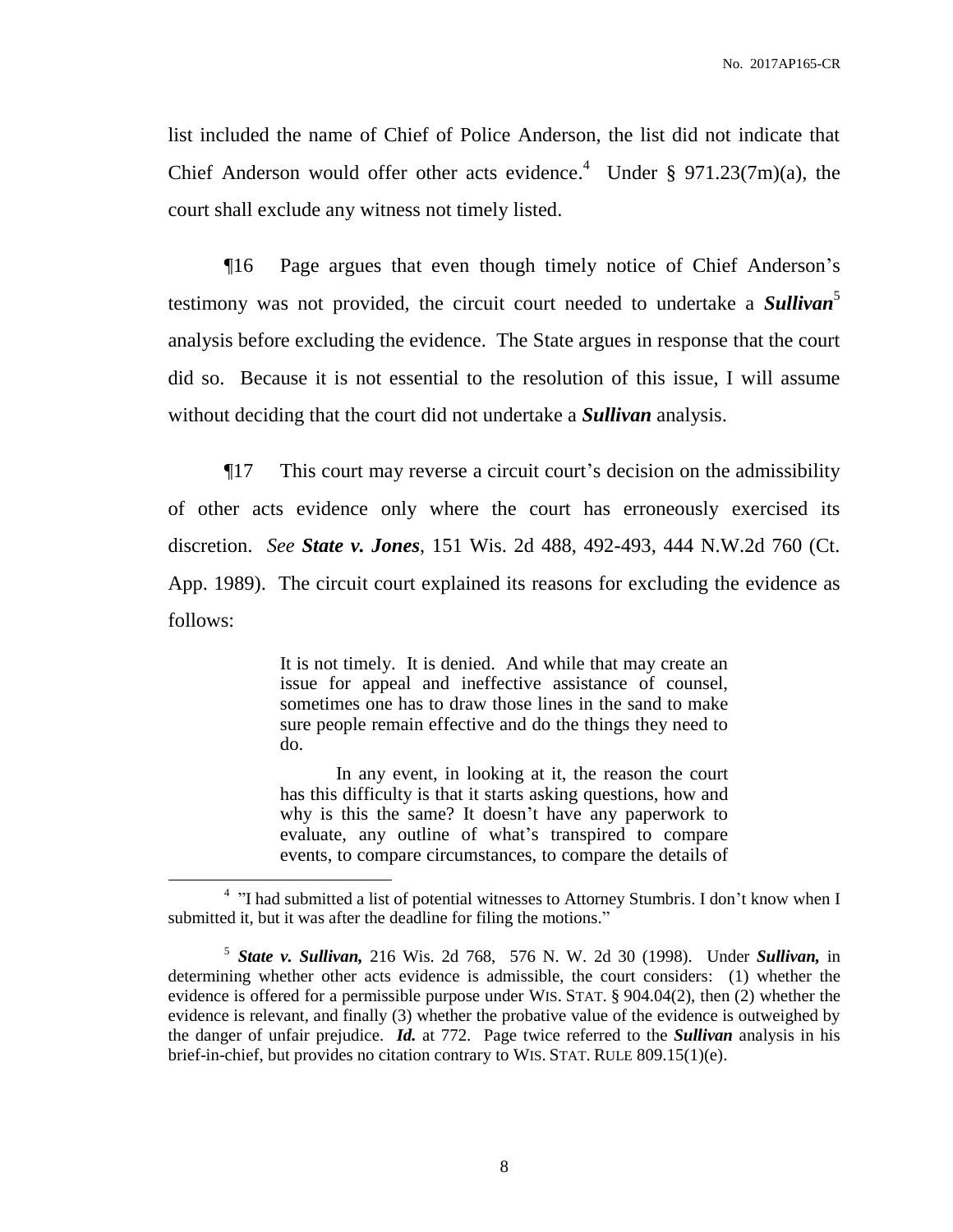what happened on one particular occasion to another. *So its hands are tied in trying to evaluate that and apply the appropriate analysis.* And while it is unfortunate that it may raise issues, I think that's the situation we are in. And I don't like being put between a rock and a hard place when issues are raised at the last minute when they should be known and anticipated. And the rock is ineffective assistance of counsel. And the hard place is the timelines and people not following them. (Emphasis added.)

As the record shows, the court based its exercise of discretion not on the untimeliness alone, but on the particular problems which that untimeliness imposed upon the court in being able to exercise its discretion. The court was unable to apply the *Sullivan* analysis because the untimeliness deprived the court of the information that the court needed to apply that analysis. I conclude that the court's reasons for excluding Chief Anderson's other acts testimony was an appropriate exercise of discretion.

#### 2*.* Page's Testimony

¶18 Page testified in his own defense. During direct examination, Page testified as follows:

> Q Okay. So you said that you grabbed this bow after you got the call-in. And then what did you do?

[Page] I drove out there to identify what was going on.

Q What happened when you got there?

[Page] When I got there, there was this truck that was parked very suspiciously. And in that specific area, we have actually witnessed where somebody down the road is gutting out a deer. And after it gets gutted out, he uses a walkie-talkie to call the truck who is with their partner, come, throw the animal in the truck, and they drive off. And that's exactly what I thought that I had just run into.

THE COURT: Can we take a break for a moment? Take the jurors out, please. (Jury excused at 1:18 p.m.)

¶19 While the jury was out of the courtroom, the circuit court heard argument from Page that he was not testifying as to "other acts" evidence. The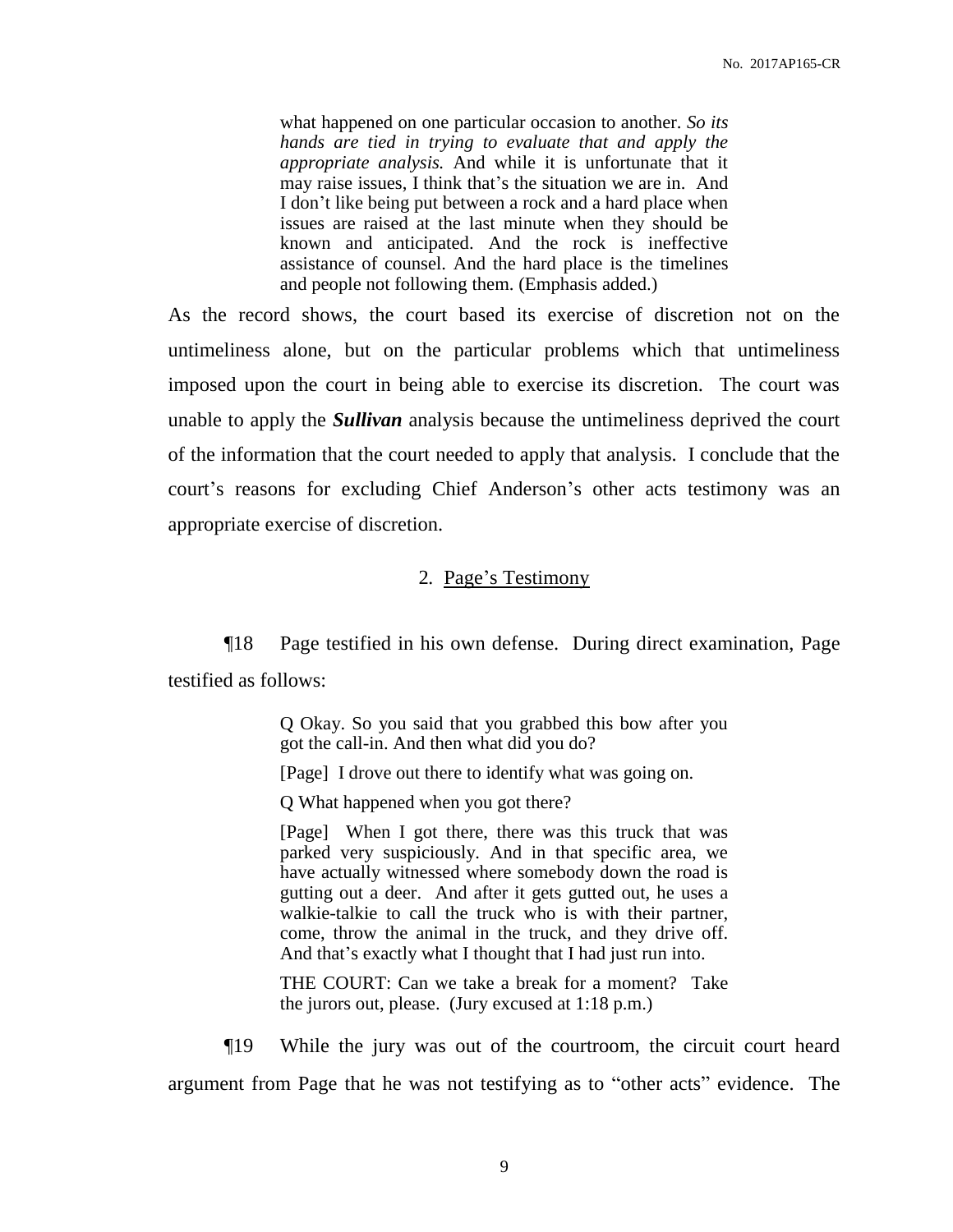court reiterated its belief that this was other acts evidence, but left it to the State to object. The State did not object and the evidence was not excluded nor the jury instructed. However, before calling the jury back in, the court stated: "Tread carefully. I guess I don't want to turn this into a trial within a trial on what happened on ten different days."

¶20 First, the court did not rule on the admissibility of the testimony in question, and as a result, there is no ruling from which to be aggrieved. Whether or not the circuit court was correct in its opinion that the testimony was "other acts" evidence, it made no evidentiary ruling on that basis. *See, e.g., Stephenson v. Wilson*, 50 Wis. 95, 101, 6 N.W. 240 (1880). ("The question is an interesting one, but there does not seem to have been any ruling upon it in the court below, therefore we do not feel called upon to decide it.")

¶21 Page infers that the court's final comment "[t]read carefully" was chilling and limited Page's ability to offer similar or related evidence thereafter. However, Page made no offer of proof nor made any other attempt to testify as to past actions regarding poachers and, as Page himself admits, this is pure speculation. Accordingly, I reject this argument.

#### *B. The Circuit Court's Questioning of Page*

¶22 Page contends he was prejudiced by the circuit court's questioning of him at the conclusion of his testimony.

¶23 As set forth above in ¶6, the circuit court asked Page a brief series of questions. Page argues the questions were too great an intrusion into the trial and prejudiced Page. I disagree.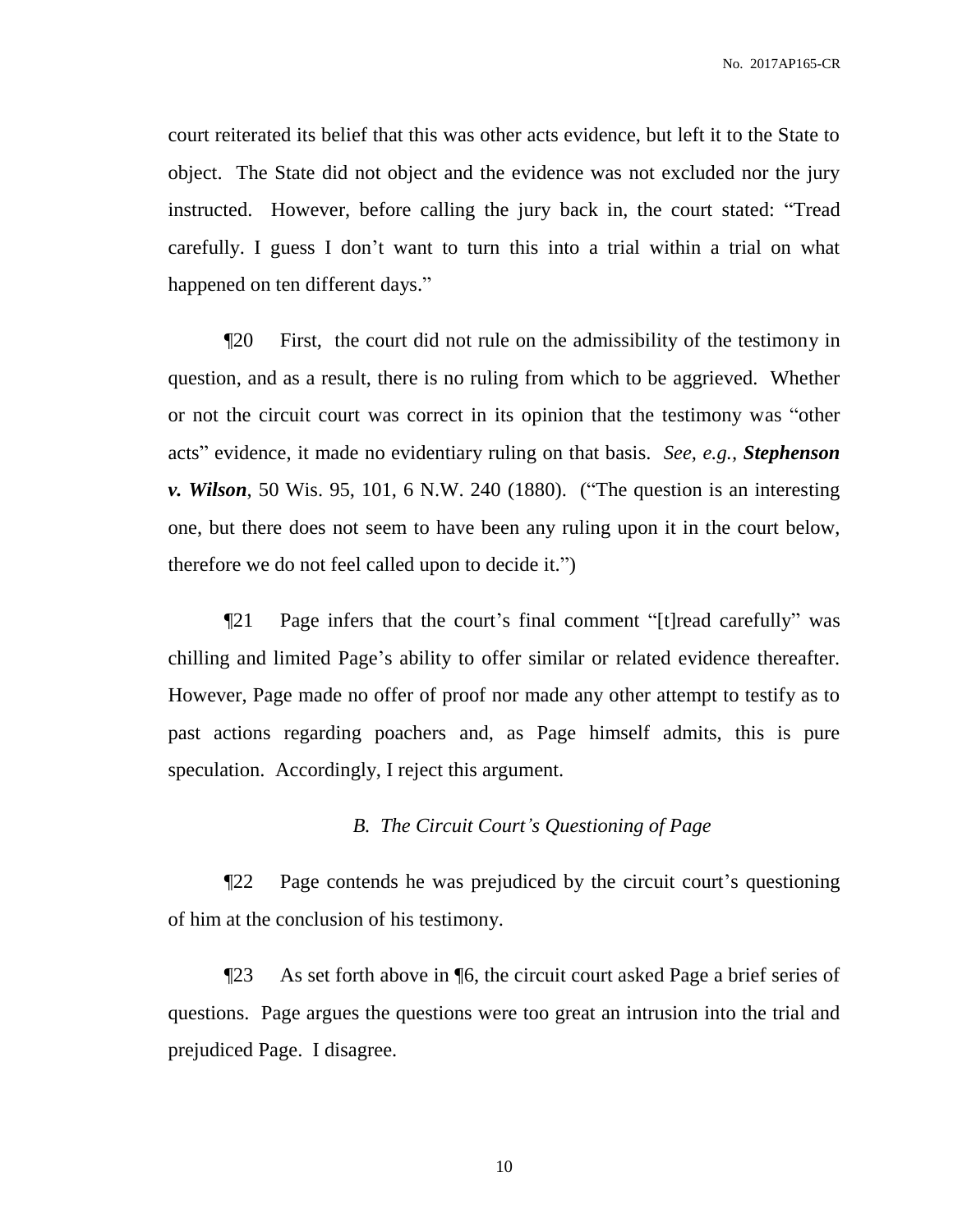No. 2017AP165-CR

¶24 The judge in a trial is specifically authorized, in broad terms, to question witnesses by WIS. STAT. § 906.14(2), which provides in its entirety that "The judge may interrogate witnesses, whether called by the judge or by a party." However, when a judge does so, the judge "must be careful not to function as a partisan or advocate." *Schultz v. State***,** 82 Wis. 2d 737, 741, 264 N.W.2d 245 (1978). As explained in *Schultz*:

> There is a fine line which divides a judge's proper interrogation of witnesses and interrogation which may appear to a jury as partisanship. A trial judge must be sensitive to this fine line. However, the trial judge is more than a mere referee. The judge does have a right to clarify questions and answers and make inquiries where obvious important evidentiary matters are ignored or inadequately covered on behalf of the defendant and the state. A judge does have some obligation to see to it that justice is done but must do so carefully and in an impartial manner."

*Id.*

¶25 Here, the judge asked a limited number of questions designed to clarify a single aspect of the evidence, which was how the low light scope on Page's crossbow worked. This was not, in any manner, addressed to the determinative questions of whether Page shined deer or resisted Warden Hanna, nor to Page's defense that Page was looking for poachers when he was stopped by Hanna. It is exactly the type of explanatory questioning that the statute and *Schultz* contemplates. Page has not pointed this court to any reason to believe that the court's questioning resulted in unfair prejudice to Page. Accordingly, I reject this argument.

## **CONCLUSION**

¶26 For the reasons discussed above, I affirm.